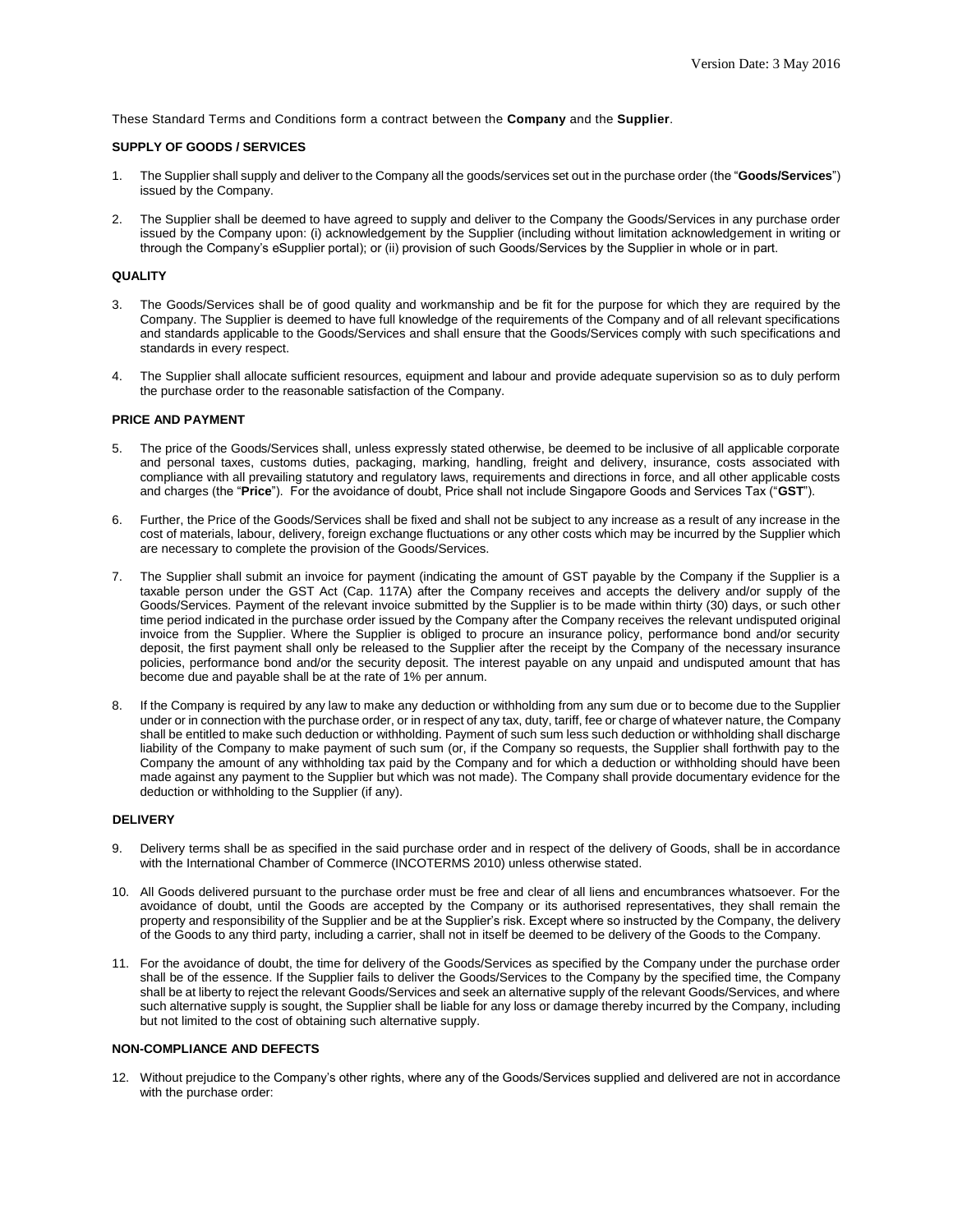- (i) the Company may instruct the Supplier to repair and/or replace the relevant Goods/Services at no additional cost to the Company, and the Supplier shall comply with any such instruction within the time specified by the Company; and/or
- (ii) in respect of the Goods, the Company may reject the relevant Goods, in which event the rejected Goods shall remain at the sole risk of the Supplier. Upon receiving notice of the rejection, the Supplier shall remove the rejected Goods within such time as may be specified by the Company, failing which the rejected Goods shall be removed and/or disposed of by the Company and the Supplier shall be liable for any loss, expense or damage thereby incurred or suffered by the Company.
- 13. Notwithstanding Clause 12, and without prejudice to the Company's other rights, where any of the Goods/Services supplied and delivered are not in accordance with the purchase order, the Company shall be at liberty to seek an alternative supply of the relevant Goods/Services, and where such alternative supply is sought, the Supplier shall be liable for any loss or damage thereby incurred by the Company, including but not limited to the cost of obtaining such alternative supply.

# **PACKAGING**

14. The Goods shall be packed and marked in a proper manner and in accordance with any relevant specifications and standards and/or in accordance with any instructions of the Company.

# **COMPLIANCE WITH LAWS, BUSINESS PRINCIPLES, AND STANDARDS**

- 15. The Supplier shall, at its own cost and expense, comply with and give all notices required by any law, by-law, regulations, codes and standards (including but not limited to the Casino Control Act (Cap. 33A) and the Casino Control (Casino Contracts) Regulations 2010, where applicable) that may from time to time be applicable to the performance of the purchase order by the Supplier. The Supplier shall notify the Company promptly and in no event longer than 48 hours after becoming aware of the termination or cessation of employment of any of its employees holding a security pass issued by the Company, including without limitation any contractor pass to enter the Resorts World Sentosa casino (the "**RWS Casino**"). The Supplier shall also ensure that it and any of its agents, employees, representatives, sub-contractors, sub-vendors and/or servants who enter the RWS Casino without paying an entry levy, for the purpose of providing the Goods and/or performing the Services, shall not take part in any gaming in the RWS Casino.
- 16. Without prejudice to the Supplier's obligations under Clause 15, the Supplier shall provide such information as may be required and/or notified by the relevant competent authorities. The Supplier shall also promptly notify the Company of any changes in the Supplier's company name, registered address, business address and/or any such information as may be required and/or notified by the Company to the Supplier from time to time.
- 17. The Supplier shall pay and indemnify the Company and its directors, officers, employees, affiliates, subsidiaries, and/or agents against any fees, fines, penalties, charges and/or sanctions of similar nature which may be imposed by any law, by-law, regulations, codes and standards and/or any competent authorities arising out of or in respect of the supply and delivery of the Goods/ Services.

# **INDEMNITY**

18. The Supplier shall indemnify the Company and its directors, officers, employees, affiliates, subsidiaries, and/or agents against any liability incurred by the Company to any person, and against all claims, damages, costs and/or expenses made against or incurred by the Company and its directors, officers, employees, affiliates, subsidiaries, and/or agents by reason of any negligence, default or breach by the Supplier or its partners, directors, agents, employees, representatives, sub-contractors, subvendors and /or servants arising out of or in respect of the performance of the purchase order.

# **ACCESS**

19. The Supplier shall at all reasonable times permit the Company and/or its duly authorised representatives and/or agents and/or servants access to all workshops and other places where the Goods are manufactured, prepared or stored for the purpose of inspecting the same.

## **SUB-CONTRACTING /ASSIGNMENT**

- 20. The Supplier shall not sub-contract the whole or any part of the supply and delivery of the Goods/Services to any other person without the written consent of the Company.
- 21. The Supplier shall not assign any of its rights, interests or benefits under the purchase order or any part thereof (including the right to receive monies) to any person without the prior written consent of the Company and any assignment made in contravention of this Clause shall not bind the Company.

## **VARIATIONS**

22. The Company shall be entitled at any time, to issue orders to vary any part of the Goods/Services to be supplied and delivered (which shall include the right to omit any part of the Goods/Services, and to engage other suppliers to perform such part of the Goods/Services), including but not limited to the quantity and/or specifications of the Goods, or order any change to the Goods/Services that may be required by the Company.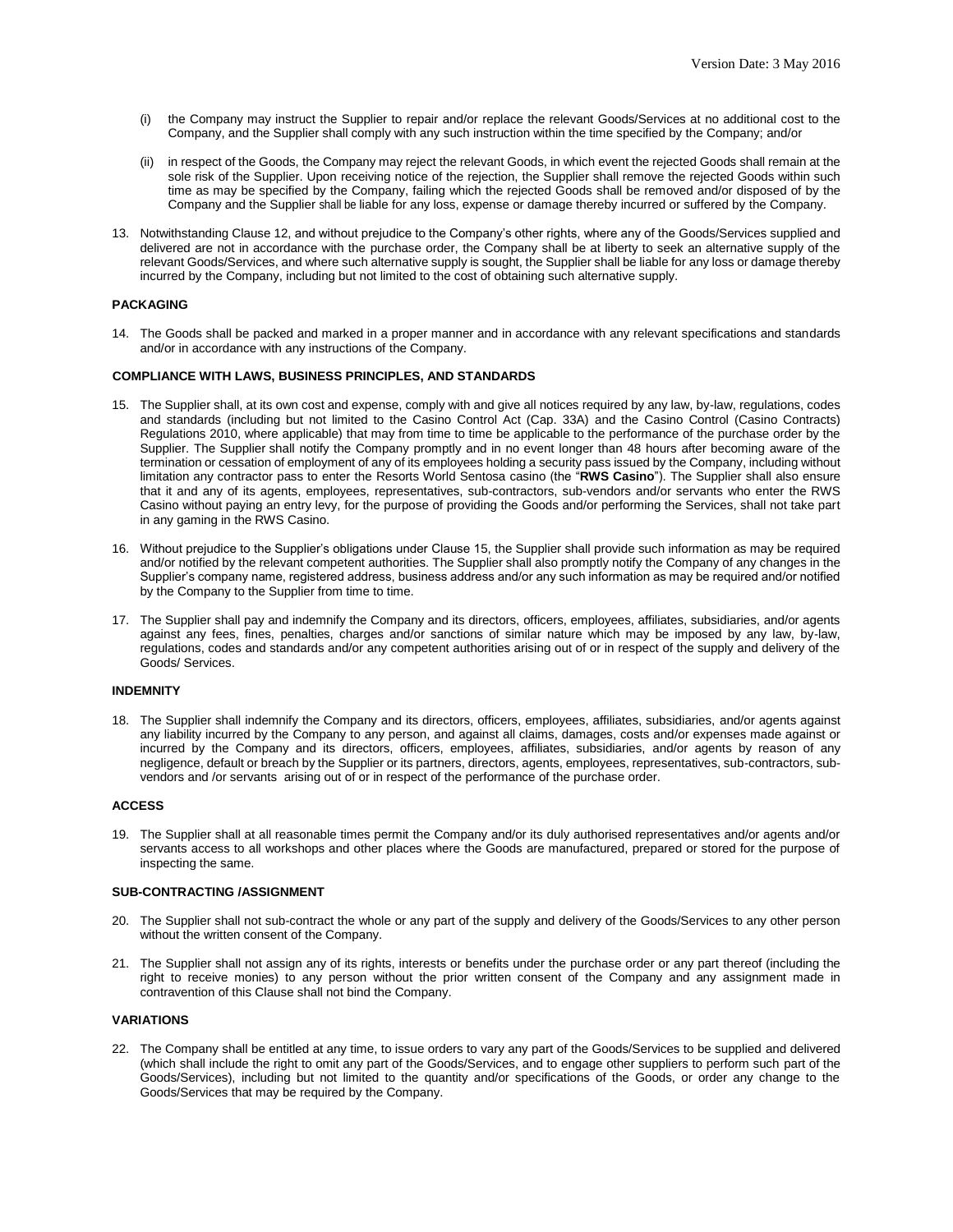- 23. Where an order for variation is issued by the Company, the Supplier shall advise the Company on any time and/or cost implications, together with all necessary supporting evidence and information required by the Company that may result from such order within seven (7) days of the date of the variation order.
- 24. The Company shall pay the Supplier for any such variation, and the amount payable shall be agreed to by the parties, failing which, the applicable unit cost of the Goods/Services as specified in the purchase order, or the prevailing industry rates (whichever lower) shall apply.

### **INSURANCE**

25. The Supplier shall, at its own cost and expense, take out and maintain such insurance(s) necessary to cover its liabilities under the purchase order, including public and products liability, for an amount of not less than Singapore dollars one million (SGD1,000,000) in respect of any one occurrence, and shall incorporate provisions on cross liability and waiver of subrogation against the Company. The terms of any insurance or the amount of any cover shall not relieve the Supplier of any of its liabilities under the purchase order.

#### **TERMINATION**

- 26. The Company may at any time and for any reason terminate the purchase order upon giving a fourteen (14) day prior written notice to the Supplier, and the termination shall take effect from the date stipulated in such written notice.
- 27. Without prejudice to Clause 26 above and/or to any other rights or remedies available to the Company under general law, the Company shall have the right to immediately terminate the purchase order by written notice to the Supplier:-
	- (i) if the Supplier fails to rectify the breaches of the Supplier's obligations under the purchase order within seven (7) days of the Company sending a notice in writing to the Supplier specifying the breach(es) and the Company's intention to terminate the Supplier's appointment under the purchase order unless the breach(es) is/are rectified within the time limit stipulated; and/or
	- (ii) if the Supplier commits an act of bankruptcy or become bankrupt or insolvent or enter into any agreement of composition or deed of arrangement with the Supplier's creditors or if being a company, a winding up order is made or if a receiver or manager of the Supplier's undertaking is appointed or possession taken or execution levied by creditors or debenture holders or under a floating charge or if a judicial manager is appointed or if the Supplier are subject to any analogous proceedings outside of Singapore.
- 28. Upon receiving the Company's written notice of termination, the Supplier shall immediately:
	- (i) stop all work under the purchase order; and
	- (ii) notify its sub-vendors, sub-contractors and/or agents in writing to do the same.
- 29. Upon termination of the purchase order under Clause 26, the Supplier shall be entitled to be reimbursed for the actual costs incurred up to and including the date of termination, which shall be limited to such costs that are properly incurred and consistent with such deliveries that have been ordered by the Company and in accordance with recognized accounting principles. For the avoidance of doubt, save for the actual costs incurred by the Supplier as aforesaid, the Supplier shall not be entitled to claim for any other losses, damages costs or expenses, including loss of profit, that may be incurred by the Supplier as a result of such termination.
- 30. The Company may use any of the Goods supplied and delivered by the Supplier up to the time of termination and shall have a lien over those Goods and may sell any of the same and apply the proceeds of sale in or towards the satisfaction of any sums due or becoming due to it from the Supplier under the purchase order.
- 31. The Supplier acknowledges and agrees that upon the receipt of a written notice served by any competent authorities requiring the purchase order to be suspended or terminated within the time specified in the notice, the purchase order shall be automatically so suspended or terminated immediately without prejudice to any rights that the Company may have against the Supplier before the date of such termination.

#### **CONFIDENTIALITY**

- 32. The Supplier undertakes and shall ensure its partners, directors, agents, employees, representatives, sub-contractors, subvendors and/or servants undertake to treat as confidential, all information which comes into its or their possession pursuant to or as a result of or in the performance of the purchase order. The Supplier shall not and shall ensure that its partners, directors, agents, employees, representatives, sub-contractors, sub-vendors and/or servants do not, without the written permission of the Company, disclose any such confidential information mentioned in this Clause 32 herein to any third party.
- 33. Without the prior written approval of the Company, the Supplier will not discuss the purchase order or its relationship to the Company with any branch of the media (including, without limitation, the posting of any information thereof on the internet) or with any third party nor will they furnish any information (including without limitation written materials, photographs, audio tapes or discs, video tapes or discs, computer programs or data, CD-ROMs, drawings or sketches) relating to the Company to any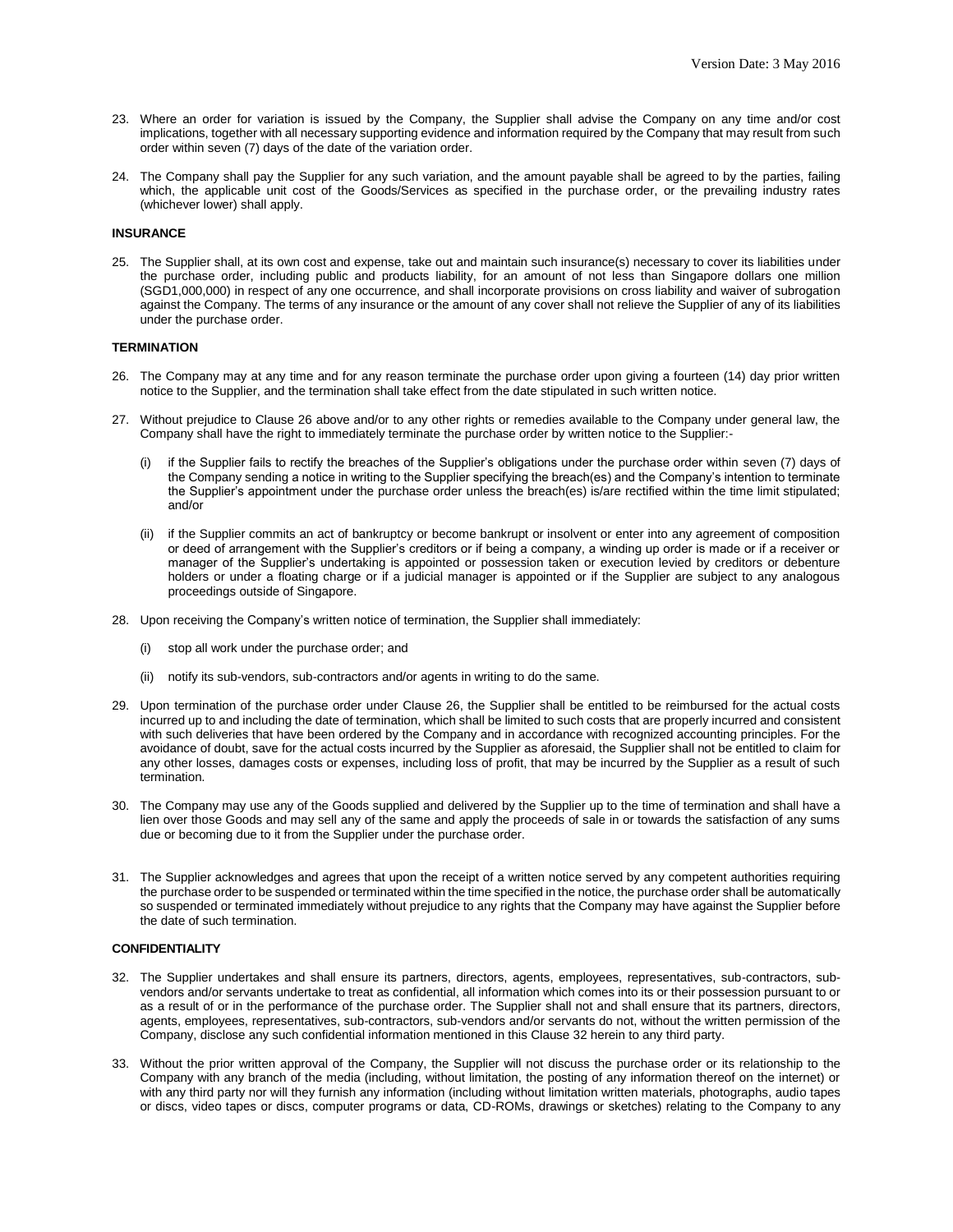media entity (including, without limitation, the posting of any information thereof on the internet) or third party. The Supplier will not use the Company's name or its association with the Company in any form or advertising or promotions (including, without limitation, the posting of any information thereof on the internet) without the prior written consent of the Company.

34. The operation of Clauses 32 to 34 herein shall survive the termination of the purchase order without limit in point of time but shall cease to apply to information or knowledge which may properly come into the public domain through no fault of the Supplier.

#### **INTELLECTUAL PROPERTY**

- 35. Any and all patents, designs, design rights, trademarks, trade names, copyrights and all other intellectual property rights (whether registered or not) (the "**Intellectual Property**") in all drawings, designs, plans, specifications or other documents (the "**Company Materials**") given by the Company to the Supplier to enable the Supplier to fulfill its obligations under the purchase order shall be used exclusively by the Supplier for the purchase order. For the avoidance of doubt, the Company Materials shall be deemed confidential.
- 36. Insofar as any of the Goods/Services are manufactured/provided using the Company Materials, the Supplier shall not be permitted to disclose or provide any information on these Goods/Services to third parties without the prior written consent of the Company.
- 37. The Supplier hereby warrants that it is the sole and unencumbered owner of the Intellectual Property in the drawings, designs, plans, reports, specifications, samples, prototypes or other documents related to the Goods/Services that it makes available for the purpose of performing its obligations under the purchase order (the "**Supplier's Materials**"), and that none of the same or the use thereof as contemplated under the purchase order infringes the Intellectual Property of any third party. The Supplier shall be deemed to have given to the Company a perpetual, transferable, non-exclusive, royalty-free licence to copy, use and communicate the Supplier's Materials.
- 38. The Supplier undertakes to indemnify and keep the Company and its directors, officers, employees, affiliates, subsidiaries, and/or agents harmless from and against any liabilities, damages, losses, costs, expenses, proceedings, suits and/or other consequences arising from any allegation or claim that a third party's Intellectual Property or other right has been infringed by the Supplier's Materials and/or any part or use thereof pursuant to the purchase order.
- 39. The Company shall own the Intellectual Property in all drawings, designs, plans, specifications or other documents created by the Supplier, its partners, directors, agents, employees, representatives, sub-contractors, sub-vendors and/or servants pursuant to the purchase order (the "**New Intellectual Property**"). The Supplier shall, and shall procure that its partners, directors, agents, employees, representatives, sub-contractors, sub-vendors and/or servants execute all formal documents necessary or desirable in order to assign to the Company all New Intellectual Property at no cost to the Company.
- 40. Any notice, request, demand or other communication to be given or served by a party under the terms of this purchase order must be in writing and shall be delivered by personal delivery, recorded delivery, registered post or by facsimile transmission to any of the addresses specified in the purchase order and/or parties' registered addresses and/or such other address or facsimile number as either party may direct, from time to time, by written notice given to the other) and shall be deemed to be duly served and received:
	- (i) if it is delivered by hand, at the time of delivery;
	- (ii) if it is sent by registered post, two (2) days after posting thereof, whose address of the other party is within Singapore; or
	- (iii) if it is sent by facsimile transmission, immediately after transmission thereof; and

if delivered outside office hours, it shall be deemed to be served and received on the next business day.

# **PERSONAL DATA PROTECTION**

- 41. In furtherance of its performance and obligations under the purchase order, the Supplier may disclose information that constitutes personal data as defined by the Personal Data Protection Act (Cap. 26) ("**PDPA**") to the Company. The Supplier undertakes and warrants that it will obtain all necessary consents for the Company to collect, use and disclose such personal data for the purposes contemplated in the purchase order.
- 42. When dealing with personal data received from the Company, the Supplier shall only use and/or disclose personal data (i) in accordance with the purposes for which the Company disclosed the personal data; (ii) in accordance with the instructions of the Company; and (iii) in such manner that ensures the Company's compliance with the PDPA. The Supplier shall also comply with the PDPA, its regulations and guidelines and any reasonable request of the Company with respect to the protection of personal data received from the Company. In the event of any known unauthorized, unlawful, and/or unintended use, access, disclosure, alteration, loss, or destruction of personal data received from the Company, the Supplier shall immediately notify the Company and cooperate with the Company's requests to investigate and remediate such incidents and provide appropriate response and redress.

## **LAW AND DISPUTE RESOLUTION**

43. The law governing the purchase order and any action commenced hereunder shall be the law of Singapore, without regard to principles of conflicts of laws.